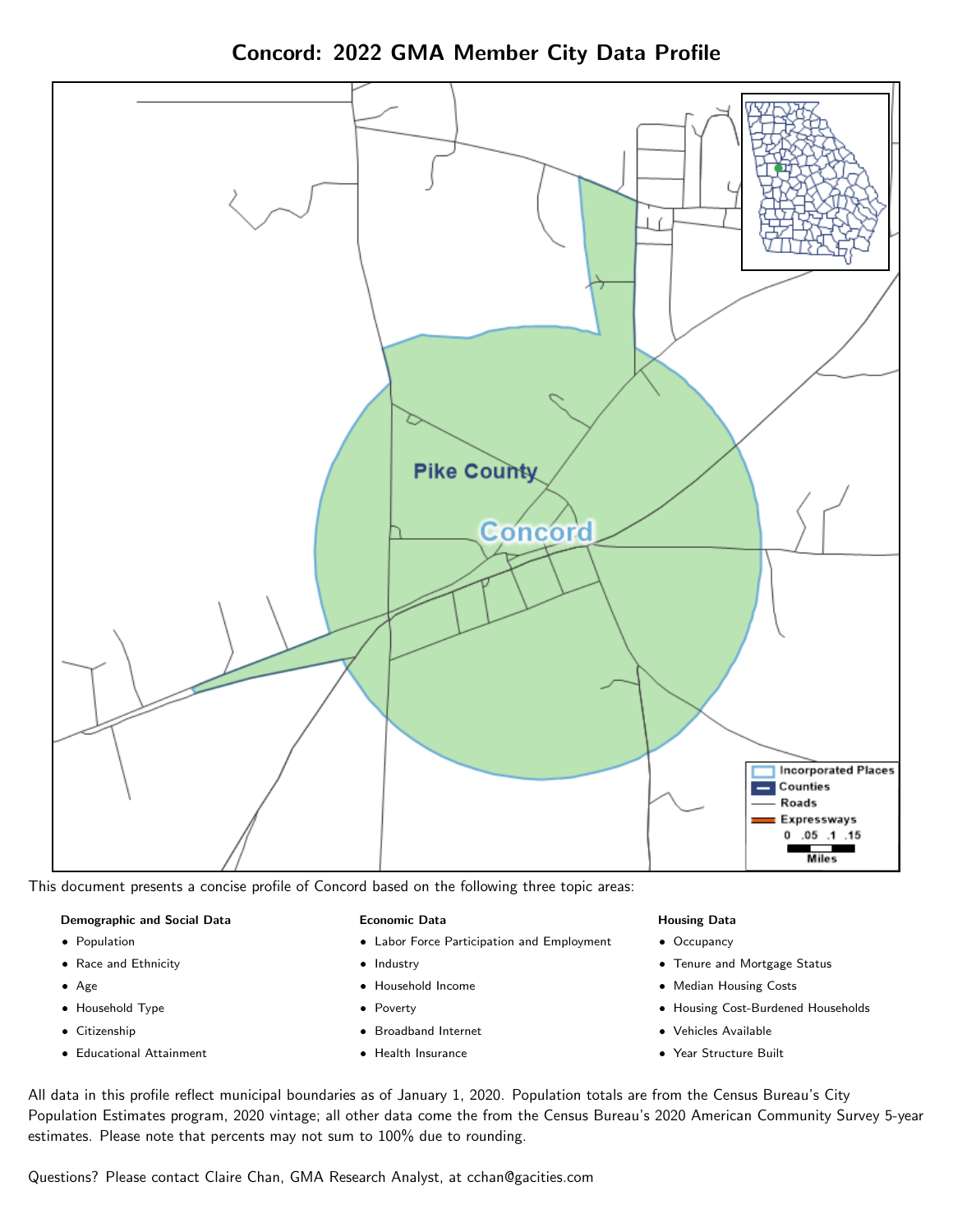# Concord: Demographic and Social





## **Citizenship**



Source: American Community Survey, 2020 5-year estimates, table B05002 Source: American Community Survey, 2020 5-year estimates, table B15002

## Race and Ethnicity



Source: U.S. Census Bureau, City Population Estimates, 2020 vintage Source: American Community Survey, 2020 5-year estimates, table B03002

## Household Type



Source: American Community Survey, 2020 5-year estimates, table B01001 Source: American Community Survey, 2020 5-year estimates, table B11001

## Educational Attainment



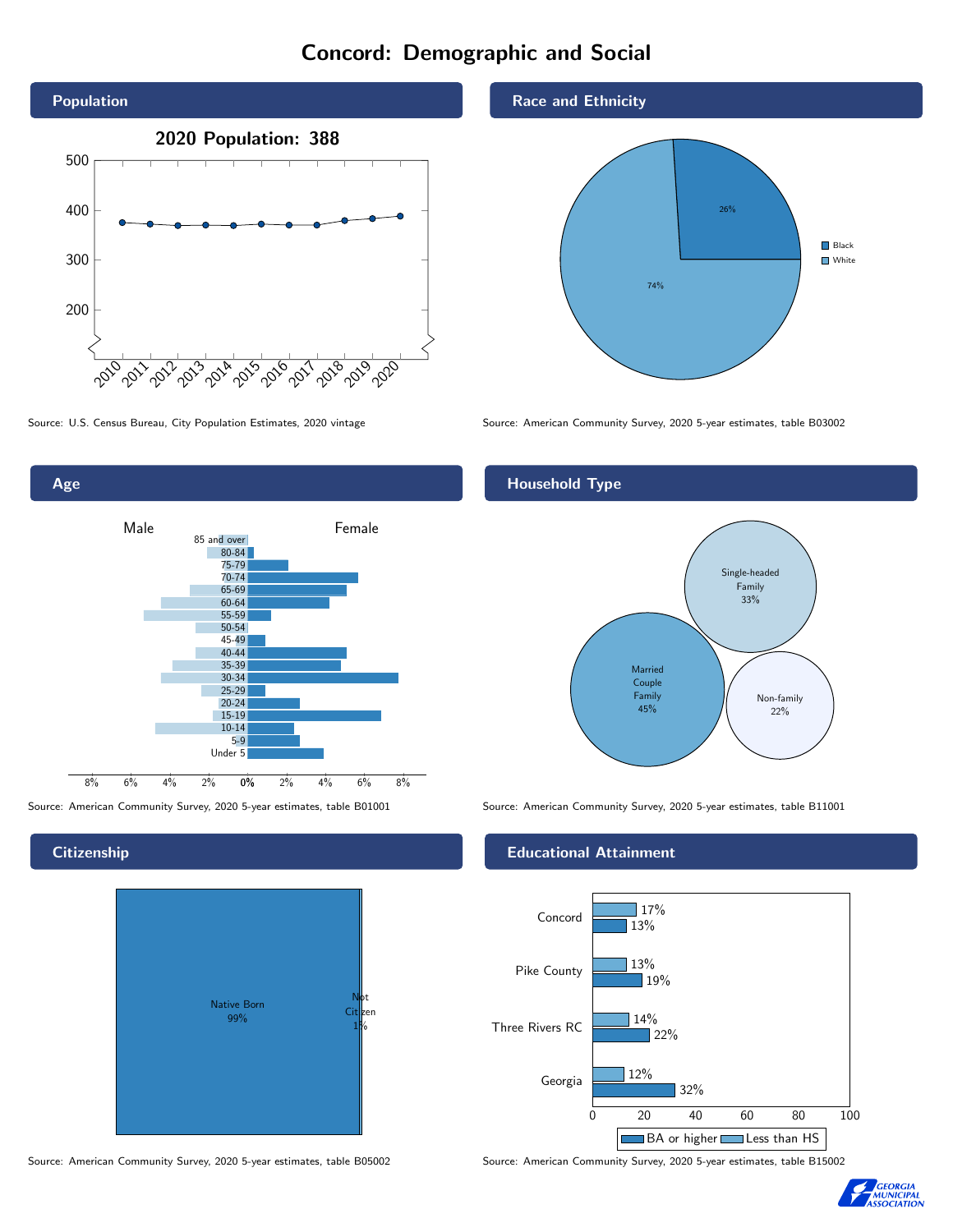# Concord: Economic



Source: American Community Survey, 2020 5-year estimates, table B23001 Note: Unemployment rate is based upon the civilian labor force.



Source: American Community Survey, 2020 5-year estimates, tables B19013 and B19025 Source: American Community Survey, 2020 5-year estimates, table B17010



Source: American Community Survey, 2020 5-year estimates, table B28002 Source: American Community Survey, 2020 5-year estimates, table B18135

Industry

Poverty

| Agriculture, forestry, fishing and hunting, and mining      | $0\%$ |
|-------------------------------------------------------------|-------|
| Construction                                                | 16%   |
| Manufacturing                                               | 10%   |
| <b>Wholesale Trade</b>                                      | 7%    |
| Retail Trade                                                | 9%    |
| Transportation and warehousing, and utilities               | 2%    |
| Information                                                 | 7%    |
| Finance and insurance, real estate, rental, leasing         | 6%    |
| Professional, scientific, mgt, administrative, waste mgt    | 5%    |
| Educational services, and health care and social assistance | 20%   |
| Arts, entertainment, recreation, accommodation, food        | 9%    |
| service                                                     |       |
| Other services, except public administration                | $2\%$ |
| Public administration                                       | 6%    |

Source: American Community Survey, 2020 5-year estimates, table C24030



## **Health Insurance**